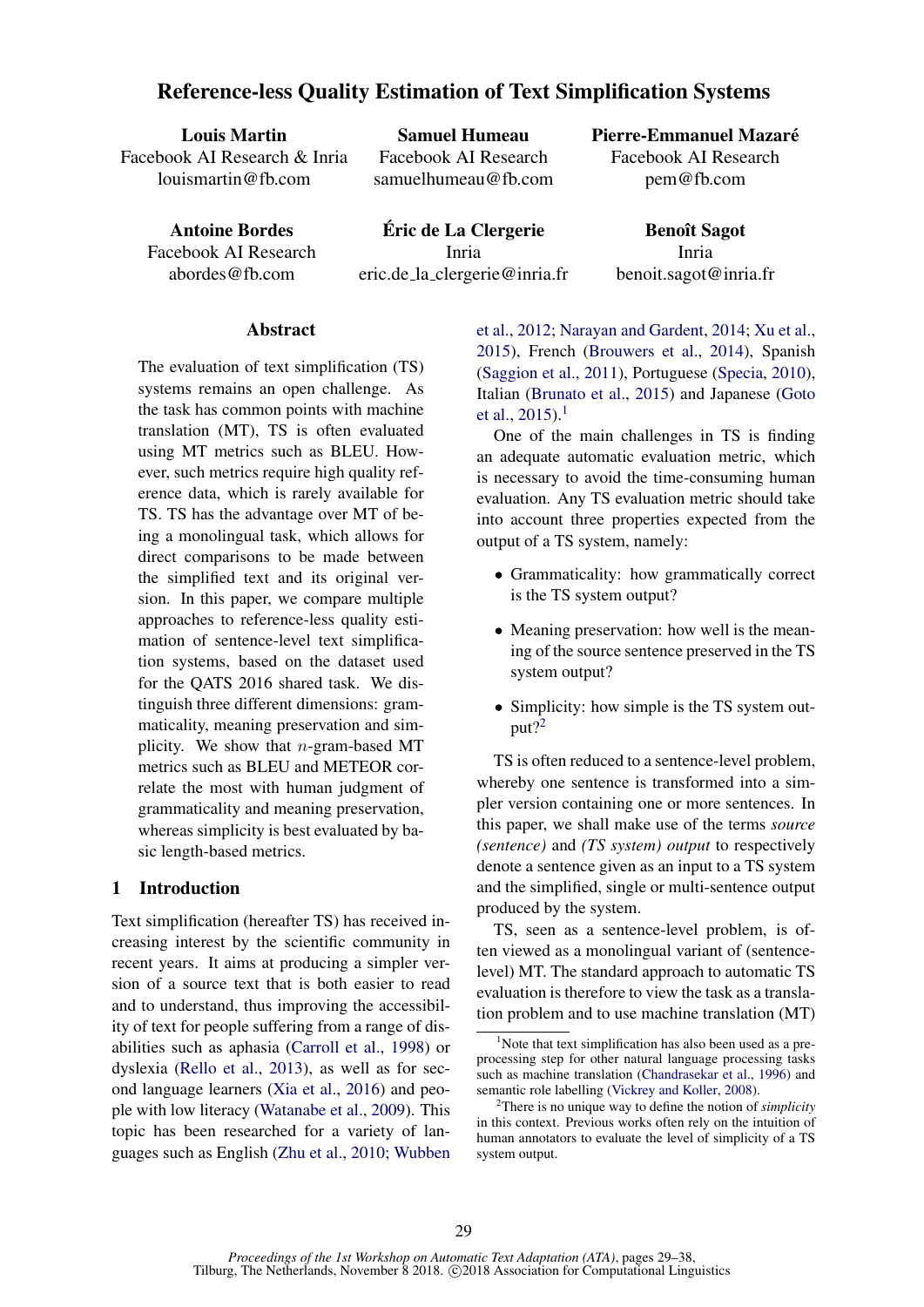evaluation metrics such as BLEU (Papineni et al., 2002). However, MT evaluation metrics rely on the existence of parallel corpora of source sentences and manually produced reference translations, which are available on a large scale for many language pairs (Tiedemann, 2012). TS datasets are less numerous and smaller. Moreover, they are often automatically extracted from comparable corpora rather than strictly parallel corpora, which results in noisier reference data. For example, the PWKP dataset (Zhu et al., 2010) consists of 100,000 sentences from the English Wikipedia automatically aligned with sentences from the Simple English Wikipedia based on term-based similarity metrics. It has been shown by Xu et al. (2015) that many of PWKP's "simplified" sentences are in fact not simpler or even not related to their corresponding source sentence. Even if better quality corpora such as Newsela do exist (Xu et al., 2015), they are costly to create, often of limited size, and not necessarily open-access.

This creates a challenge for the use of referencebased MT metrics for TS evaluation. However, TS has the advantage of being a monolingual translation-like task, the source being in the same language as the output. This allows for new, nonconventional ways to use MT evaluation metrics, namely by using them to compare the output of a TS system with the source sentence, thus avoiding the need for reference data. However, such an evaluation method can only capture at most two of the three above-mentioned dimensions, namely meaning preservation and, to a lesser extent, grammaticality.

Previous works on reference-less TS evaluation include Štajner et al.  $(2014)$ , who compare the behaviour of six different MT metrics when used between the source sentence and the corresponding simplified output. They evaluate these metrics with respect to meaning preservation and grammaticality. We extend their work in two directions. Firstly, we extend the comparison to include the degree of simplicity achieved by the system. Secondly, we compare additional features, including those used by  $\check{S}$ tajner et al.  $(2016a)$ , both individually, as elementary metrics, and within multi-feature metrics. To our knowledge, no previous work has provided as thorough a comparison across such a wide range and combination of features for the reference-less evaluation of TS.

First we review available text simplification

evaluation methods and traditional quality estimation features. We then present the QATS shared task and the associated dataset, which we use for our experiments. Finally we compare all methods in a reference-less setting and analyze the results.

#### 2 Existing evaluation methods

### 2.1 Using MT metrics to compare the output and a reference

TS can be considered as a monolingual translation task. As a result, MT metrics such as BLEU (Papineni et al., 2002), which compare the output of an MT system to a reference translation, have been extensively used for TS (Narayan and Gardent, 2014; Štajner et al., 2015; Xu et al., 2016). Other successful MT metrics include TER (Snover et al., 2009), ROUGE (Lin, 2004) and METEOR (Banerjee and Lavie, 2005), but they have not gained much traction in the TS literature.

These metrics rely on good quality references, something which is often not available in TS, as discussed by Xu et al.  $(2015)$ . Moreover, Štajner et al. (2015) and Sulem et al. (2018a) showed that using BLEU to compare the system output with a reference is not a good way to perform TS evaluation, even when good quality references are available. This is especially true when the TS system produces more than one sentence for a single source sentence.

### 2.2 Using MT metrics to compare the output and the source sentence

As mentioned in the Introduction, the fact that TS is a monolingual task means that MT metrics can also be used to compare a system output with its corresponding source sentence, thus avoiding the need for reference data. Following this idea, Stajner et al. (2014) found encouraging correlations between 6 widely used MT metrics and human assessments of grammaticality and meaning preservation. However MT metrics are not relevant for the evaluation of simplicity, which is why they did not take this dimension into account. Xu et al. (2016) also explored the idea of comparing the TS system output with its corresponding source sentence, but their metric, SARI, also requires to compare the output with a reference. In fact, this metric is designed to take advantage of more than one reference. It can be applied when only one reference is available for each source sentence, but its results are better when multiple ref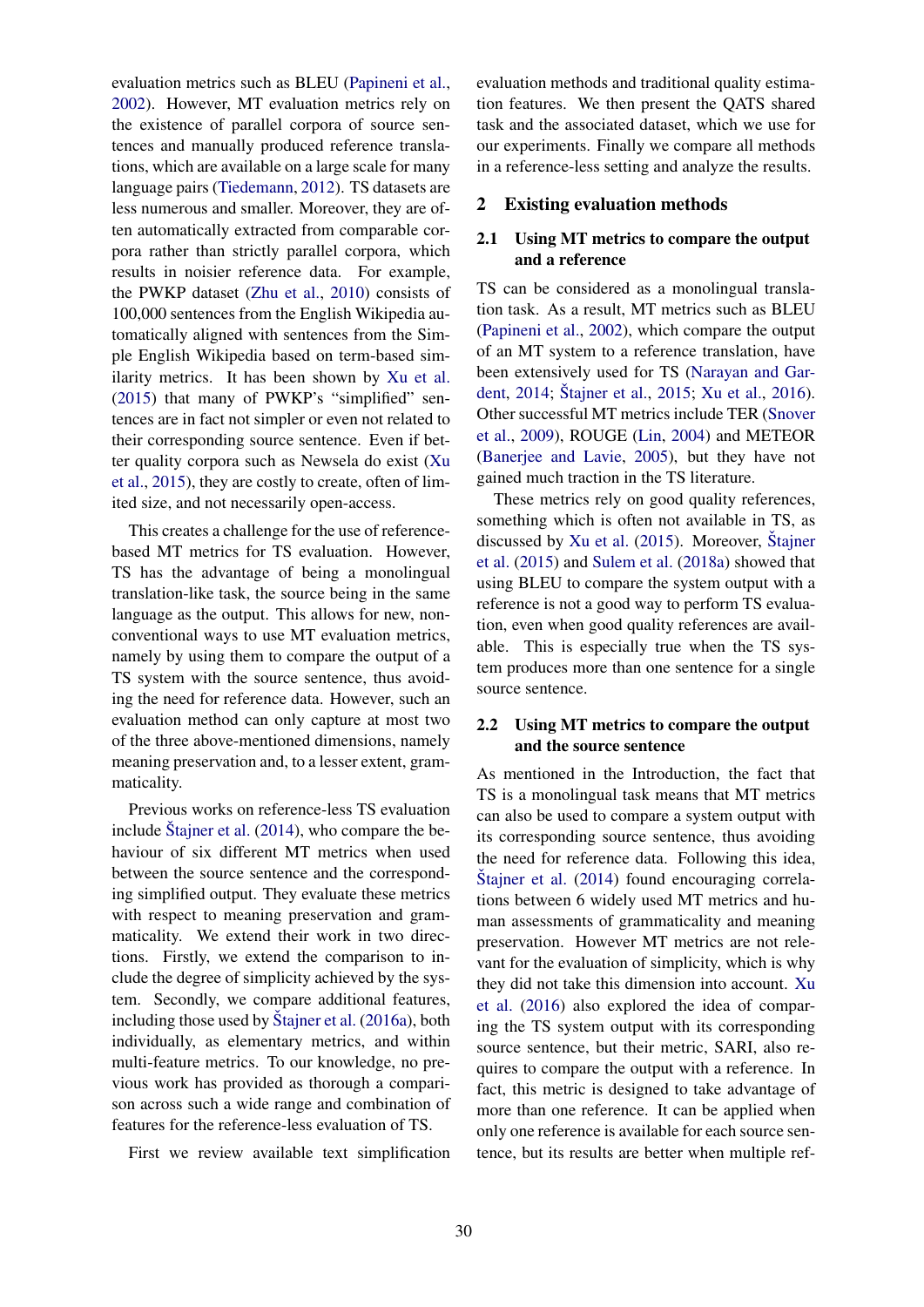erences are available.

Attempts to perform Quality Estimation on the output of TS systems, without using references, include the 2016 Quality Assessment for Text Simplification  $(QATS)$  shared task (Stajner et al., 2016b), to which we shall come back in section 3. Sulem et al. (2018b) introduce another approach, named SAMSA. The idea is to evaluate the structural simplicity of a TS system output given the corresponding source sentence. SAMSA is maximized when the simplified text is a sequence of short and simple sentences, each accounting for one semantic event in the original sentence. It relies on an in-depth analysis of the source sentence and the corresponding output, based on a semantic parser and a word aligner. A drawback of this approach is that good quality semantic parsers are only available for a handful of languages. The intuition that sentence splitting is an important sub-task for producing simplified text motivated Narayan et al. (2017) to organize the *Split and Rephrase* shared task, which was dedicated to this problem.

### 2.3 Other metrics

One can also estimate the quality of a TS system output based on simple features extracted from it.

For instance, the QUEST framework for quality estimation in MT gives a number of useful baseline features for evaluating an output sentence (Specia et al., 2013). These features range from simple statistics, such as the number of words in the sentence, to more sophisticated features, such as the probability of the sentence according to a language model. Several teams who participated in the QATS shared task used metrics based on this framework, namely SMH (Stajner et al., 2016a), UoLGP (Rios and Sharoff, 2015) and UoW (Béchara et al., 2015).

Readability metrics such as Flesch-Kincaid Grade Level (FKGL) and Flesch Reading Ease (FRE) (Kincaid et al., 1975) have been extensively used for evaluating simplicity. These two metrics, which were shown experimentally to give good results, are linear combinations of the number of words per sentence and the number of syllables per word, using carefully adjusted weights.

### 3 Methodology

Our goal is to compare a large number of ways to perform TS evaluation without a reference. To



Figure 1: Label repartition on the QATS Shared task

this end, we use the dataset provided in the QATS shared task. We first compare the behaviour of elementary metrics, which range from commonly used metrics such as BLEU to basic metrics based on a single low-level feature such as sentence length. We then compare the effect of aggregating these elementary metrics into more complex ones and compare our results with the state of the art, based on the QATS shared task data and results.

#### 3.1 The QATS shared task

The data from the OATS shared task (Stajner et al., 2016b) consists of a collection of 631 pairs of english sentences composed of a source sentence extracted from an online corpus and a simplified version thereof, which can contain one or more sentences. This collection is split into a training set (505 sentence pairs) and a test set (126 sentence pairs). Simplified versions were produced automatically using one of several TS systems trained by the shared task organizers. Human annotators labelled each sentence pair using one of the three labels *Good*, *OK* and *Bad* on each of the three dimensions: grammaticality, meaning preservation and simplicity<sup>3</sup>. An overall quality label was then automatically assigned to each sentence pair based on its three manually assigned labels using a method detailed in  $(Štajner et al., 2016b)$ . Distribution of the labels and examples are presented in FIGURE 1 and TABLE 1.

The goal of the shared task is, for each sentence in the test set, to either produce a label (*Good*, *OK*,

<sup>&</sup>lt;sup>3</sup>We were not able to find detailed information about the annotation process. In particular, we do not know whether each sentence was annotated only once or whether multiple annotations were produced, followed by an adjudication step.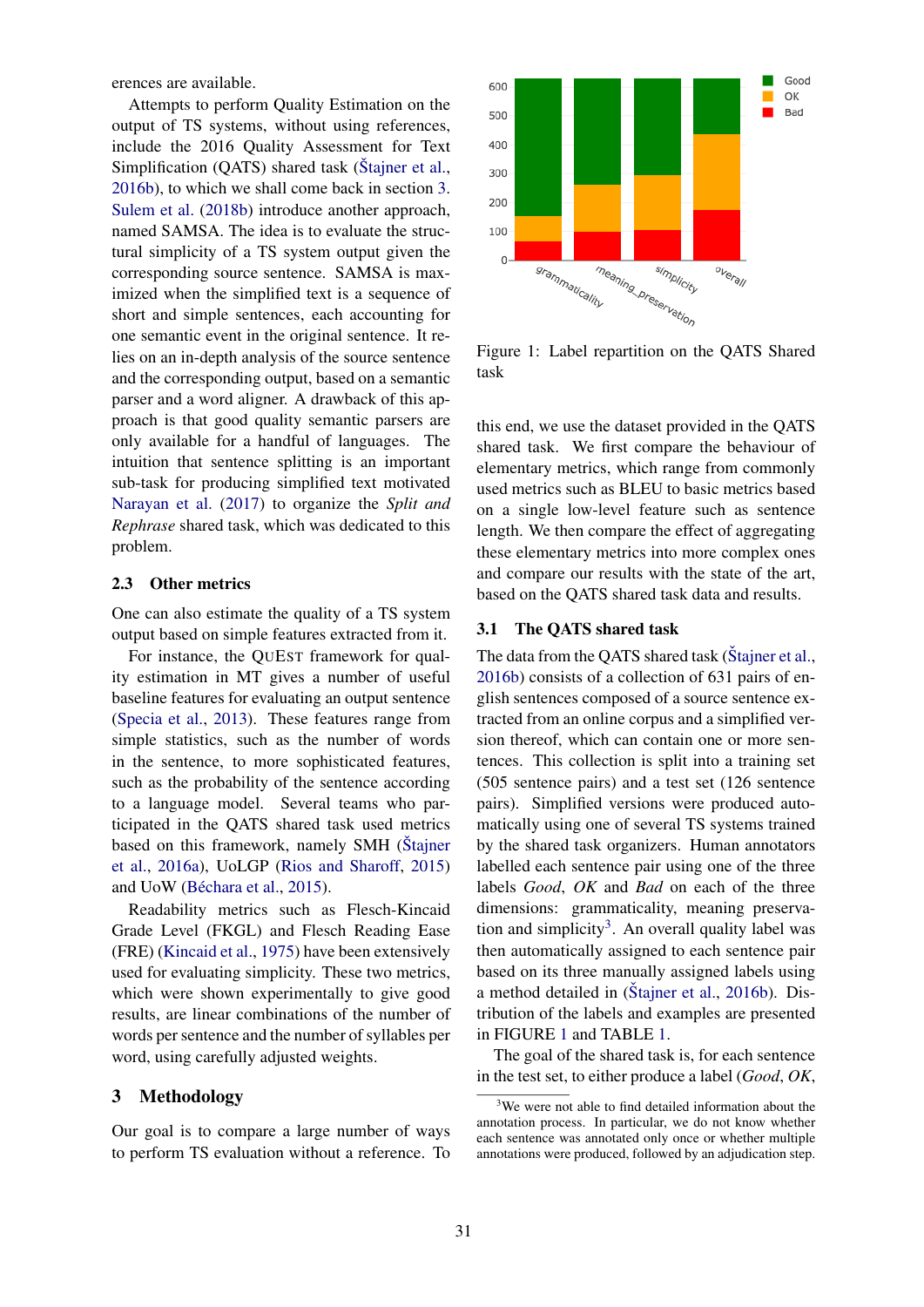| Version  | Sentence                                                                                                                                                                                                                |      | Aspect |      |          | Modification      |  |
|----------|-------------------------------------------------------------------------------------------------------------------------------------------------------------------------------------------------------------------------|------|--------|------|----------|-------------------|--|
|          |                                                                                                                                                                                                                         | G    | M      | S    | $\Omega$ |                   |  |
| Original | All three were arrested in the Toome area <b>and</b> have been taken<br>to the Serious Crime Suite at Antrim police station.                                                                                            | good | good   | good | good     | syntactic         |  |
| Simple   | All three were arrested in the Toome area. All three have been<br>taken to the Serious Crime Suite at Antrim police station.                                                                                            |      |        |      |          |                   |  |
| Original | For years the former Bosnia Serb army commander Ratko<br>Mladic had evaded capture and was one of the worlds most<br>wanted men, but his time on the run finally ended last year<br>when he was arrested near Belgrade. | good | bad    | ok   | bad      | content reduction |  |
| Simple   | For years the former Bosnia Serb army commander Ratko<br>Mladic had evaded capture.                                                                                                                                     |      |        |      |          |                   |  |
| Original | Madrid was occupied by French troops during the Napoleonic<br>Wars, and Napoleons brother Joseph was <b>installed</b> on the<br>throne.                                                                                 | good | good   | good | good     | lexical           |  |
| Simple   | Madrid was occupied by French troops during the Napoleonic<br>Wars, and Napoleons brother Joseph was <b>put</b> on the throne.                                                                                          |      |        |      |          |                   |  |
| Original | Keeping articles with potential <b>encourages</b> editors, especially<br>unregistered users, to be bold and improve the article to allow it<br>to evolve over time.                                                     | bad  | bad    | ok   | bad      | dropping          |  |
| Simple   | Keeping articles with potential editors, especially unregistered<br>users, to be bold and improve the article to allow it to evolve<br>over time.                                                                       |      |        |      |          |                   |  |

Table 1: Examples from the training dataset of QATS. Differences between the original and the simplified version are presented in bold. This table is adapted from Stajner et al.  $(2016b)$ .

*Bad*) or a raw score estimating the overall quality of the simplification for each of the three dimensions. Raw score predictions are evaluated using the Pearson correlation with the ground truth labels, while actual label prediction are evaluated using the weighted F1-score. The shared task is described in further details on the QATS website<sup>4</sup>.

### 3.2 Features

In our experiments, we compared about 60 elementary metrics, which can be organised as follows:

- MT metrics
	- BLEU, ROUGE, METEOR, TERp
	- Variants of BLEU: BLEU 1gram, BLEU<sub>-2gram</sub>, BLEU<sub>-3gram</sub>, BLEU 4gram and seven smoothing methods<sup>5</sup> from NLTK (Bird and Loper, 2004).
	- Intermediate components of TERp inspired by (Stajner et al.,  $2016a$ ): e.g. number of insertions, deletions, shifts...
- Readability metrics and other sentence-level features: FKGL and FRE, numbers of words, characters, syllables...
- Metrics based on the baseline QUEST features (17 features) (Specia et al., 2013), such as statistics on the number of words, word lengths, language model probability and ngram frequency.
- Metrics based on other features: frequency table position, concreteness as extracted from Brysbaert et al.'s 2014 list, language model probability of words using a convolutional sequence to sequence model from (Gehring et al., 2017), comparison methods using pretrained fastText word embeddings (Mikolov et al., 2018) or Skip-thought sentence embeddings (Kiros et al., 2015).

TABLE 2 lists 30 of the elementary metrics that we compared, which are those that we found to correlate the most with human judgments on one or more of the three dimensions (grammaticality, meaning preservation, simplicity).

### 3.3 Experimental setup

Evaluation of elementary metrics We rank all features by comparing their behaviour with human

<sup>4</sup>http://qats2016.github.io/shared.html <sup>5</sup>https://www.nltk.org/api/nltk. translate.html#nltk.translate.bleu\_ score.SmoothingFunction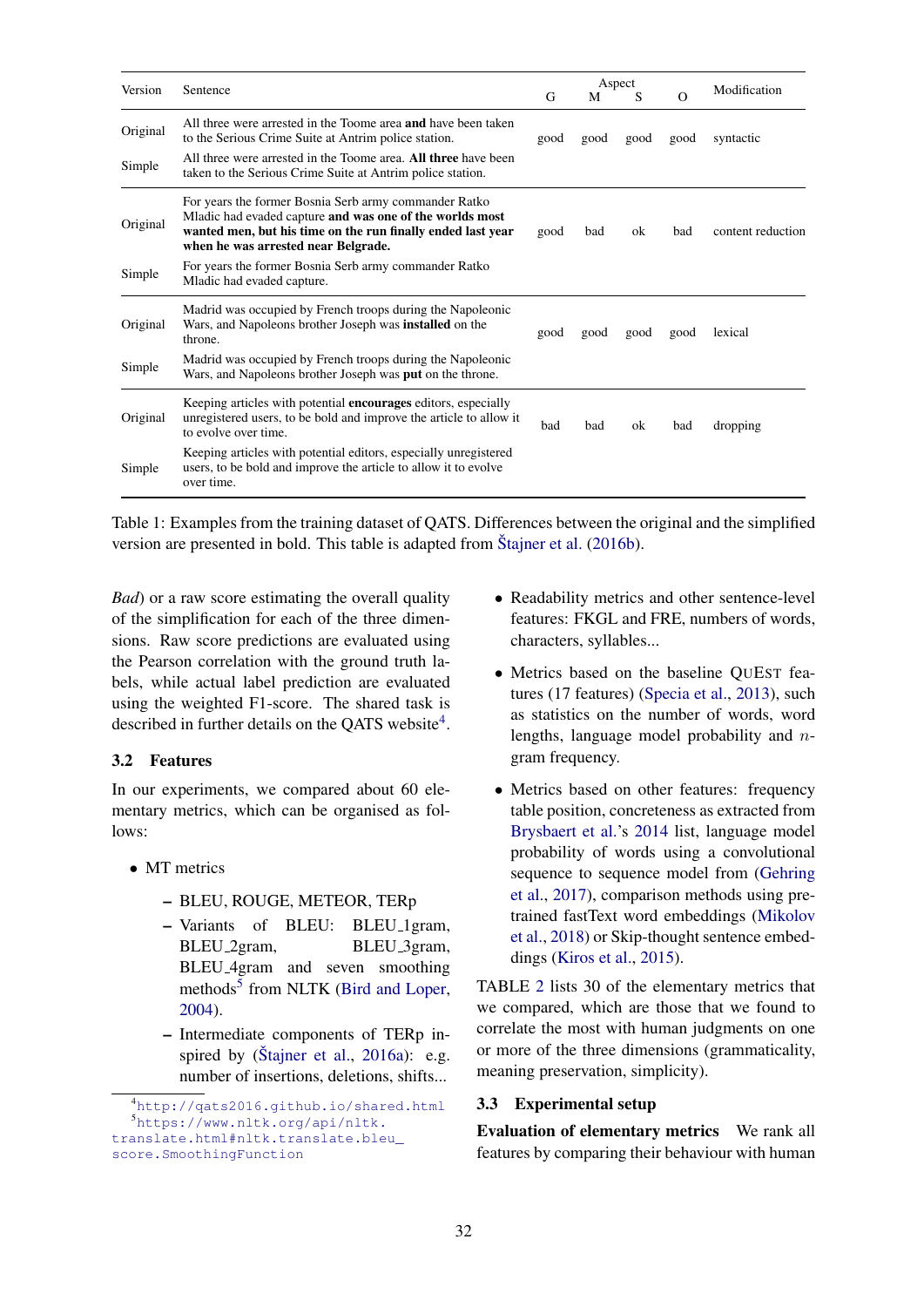judgments on the training set. We first compute for each elementary metric the Pearson correlation between its results and the manually assigned labels for each of the three dimensions. We then rank our elementary metrics according to the absolute value of the Pearson correlation.<sup>6</sup>

Training and evaluation of a combined metric We use our elementary metrics as features to train classifiers on the training set, and evaluate their performance on the test set. We therefore scale them and reduce the dimensionality with a 25-component  $PCA<sup>7</sup>$ , then train several regression algorithms<sup>8</sup> and classification algorithms<sup>9</sup> using scikit-learn (Pedregosa et al., 2011). For each dimension, we keep the two models performing best on the test set and add them in the leaderboard of the QATS shared task (TABLE 4), naming them with the name of the regression algorithm they were built with.

### 4 Results

### 4.1 Comparing elementary metrics

FIGURE 3 ranks all elementary metrics given their absolute Pearson correlation on each of the three dimensions.

Grammaticality N-gram based MT metrics have the highest correlation with human grammaticality judgments. METEOR seems to be the best, probably because of its robustness to synonymy, followed by smoothed BLEU (BLEUSmoothed in 2). This indicates that relevant grammaticality information can be derived from the source sentence. We were expecting that information contained in a language model would help achieving better results (*AvgLMProbsOutput*), but MT metrics correlate better with human judgments. We deduce that the grammaticality information contained in the source is more specific and more helpful for evaluation than what is learned by the language model.

Meaning preservation It is not surprising that meaning preservation is best evaluated using MT metrics that compare the source sentence to the output sentence, with in particular smoothed BLEU, BLEU 3gram and METEOR. Very simple features such as the percentage of words in common between source and output also rank high. Surprisingly, word embedding comparison methods do not perform as well for meaning preservation, even when using word alignment.

Simplicity Methods that give the best results are the most straightforward for assessing simplicity, namely word, character and syllable counts in the output, averaged over the number of output sentences. These simple features even outperform the traditional, more complex metrics FKGL and FRE. As could be expected, we find that metrics with the highest correlation to human simplicity judgments only take the output into account. Exceptions are the *NBSourceWords* and *NBSourcePunct* features. Indeed, if the source sentence has a lot of words and punctuation, and is therefore likely to be particularly complex, then the output will most likely be less simple as well. We also expected word concreteness ratings and position in the frequency table to be good indicators of simplicity, but it does not seem to be the case here. Structural simplicity might simply be more important than such more sophisticated components of the human intuition of simple text.

Discussion Even if counting the number of words or comparing n-grams are good proxies for the simplification quality, they are still very superficial features and might miss some deeper and more complex information. Moreover the fact that grammaticality and meaning preservation are best evaluated using n-gram-based comparison metrics might bias the TS models towards copying the source sentence and applying fewer modifications.

Syntactic parsing or language modelling might capture more insightful grammatical information and allow for more flexibility in the simplification model. Regarding meaning preservation, semantic analysis or paraphrase detection models would also be good candidates for a deeper analysis.

Warning note We should be careful when interpreting these results as the QATS dataset is relatively small. We compute confidence intervals on our results, and find them to be non-negligible, yet without putting our general observations into

<sup>&</sup>lt;sup>6</sup>We will release our code on github.

<sup>7</sup>We used PCA instead of feature selection because it performed better on the validation set. The number of component was tuned on the validation set as well.

<sup>8</sup>Regressors: Linear regression, Lasso, Ridge, Linear SVR (SVM regressor), Adaboost regressor, Gradient boosting regressor and Random forest regressor.

<sup>&</sup>lt;sup>9</sup>Classifiers: Logistic regression, MLP classifier (with L2 penalty, alpha=1), SVC (linear SVM classifier), Knearsest neighbors classifier (k=3), Adaboost classifier, Gradient boosting classifier and Random forest classifier.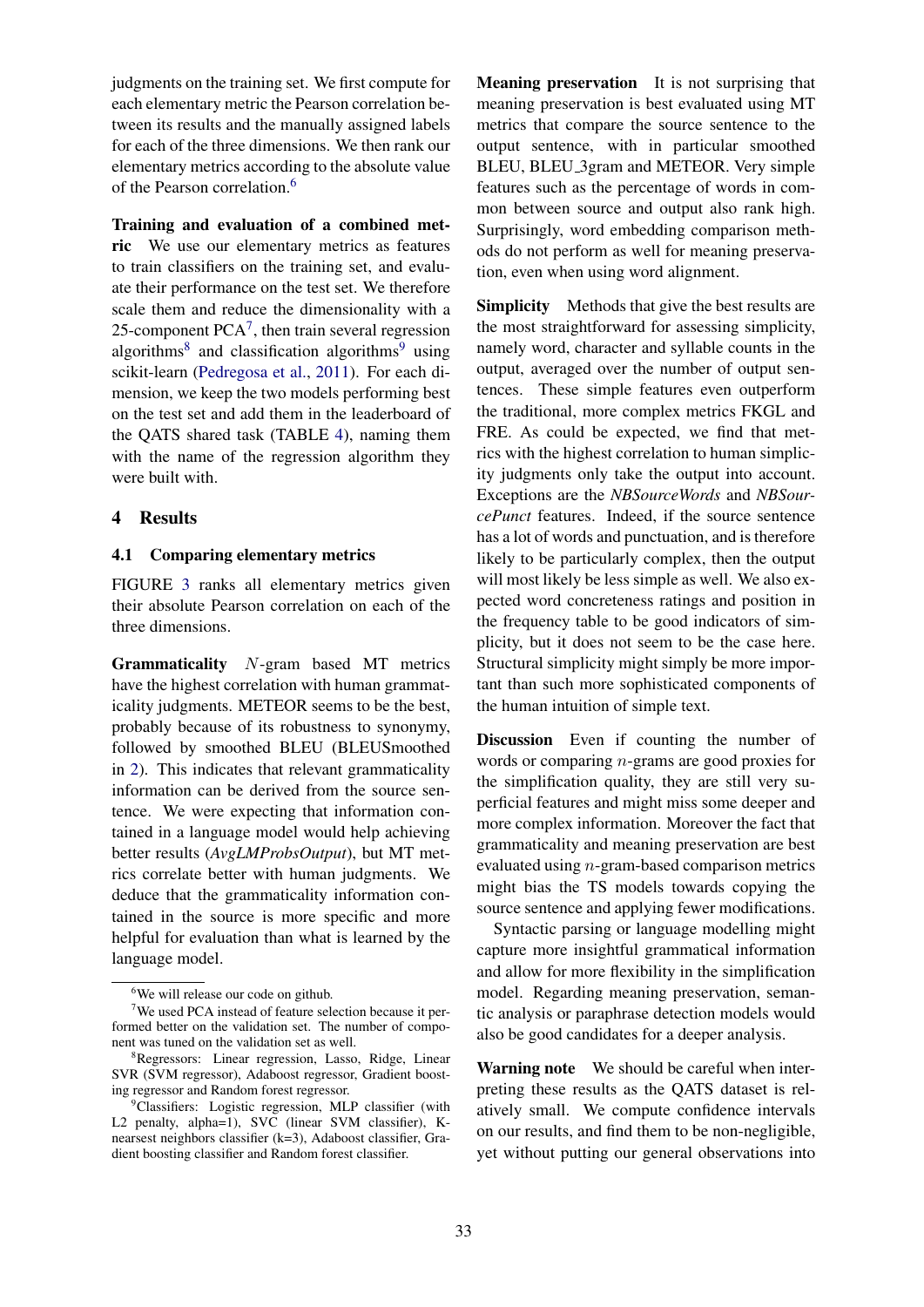| Short name               | Description                                                             |
|--------------------------|-------------------------------------------------------------------------|
| <b>NBSourcePunct</b>     | Number of punctuation tokens in source (QUEST)                          |
| <b>NBSourceWords</b>     | Number of source words (QUEST)                                          |
| NBOutputPunct            | Number of punctuation tokens in output (QUEST)                          |
| TypeTokenRatio           | Type token ratio (QUEST)                                                |
| TERp_Del                 | Number of deletions (TERp component)                                    |
| TERp_NumEr               | Number of total errors (TERp component)                                 |
| TERp_Sub                 | Number of substitutions (TERp component)                                |
| <b>TERp</b>              | TERp MT metric                                                          |
| BLEU <sub>-1</sub> gram  | BLEU MT metric with unigrams only                                       |
| BLEU <sub>-2</sub> gram  | BLEU MT metric up to bigrams                                            |
| BLEU <sub>_3</sub> gram  | BLEU MT metric up to trigrams                                           |
| BLEU <sub>-4gram</sub>   | BLEU MT metric up to 4-grams                                            |
| <b>METEOR</b>            | <b>METEOR MT</b> metric                                                 |
| <b>ROUGE</b>             | ROUGE summarization metric                                              |
| <b>BLEUS</b> moothed     | BLEU MT metric with smoothing (method 7 from nltk)                      |
| AvgCosineSim             | Cosine similarity between source and output pre-trained word embeddings |
| NBOutputChars            | Number of characters in the output                                      |
| NBOutputCharsPerSent     | Average number of characters per sentence in the output                 |
| NBOutputSyllables        | Number of syllables in the output                                       |
| NBOutputSyllablesPerSent | Average number of syllables per sentence in the output                  |
| NBOutputWords            | Number of words in the output                                           |
| NBOutputWordsPerSent     | Average number of words per sentence in the output                      |
| AvgLMProbsOutput         | Average log-probabilities of output words (Language Model)              |
| MinLMProbsOutput         | Minimum log-probability of output words (Language Model)                |
| MaxPosInFreqTable        | Maximum position of output words in the frequency table                 |
| AvgConcreteness          | Average word concreteness Brysbaert et al.'s 2014 concreteness list     |
| OutputFKGL               | Flesch-Kincaid Grade Level                                              |
| OutputFRE                | <b>Flesch Reading Ease</b>                                              |
| WordsInCommon            | Percentage of words in common between source and Output                 |

|  |  |  | Table 2: Brief description of 30 of our most relevant elementary metrics |  |
|--|--|--|--------------------------------------------------------------------------|--|
|  |  |  |                                                                          |  |

| Grammaticality<br>Short name | Train $\downarrow$ | Test    | <b>Meaning Preservation</b><br>Short name | Train $\downarrow$ | Test    | Simplicity<br>Short name | Train $\downarrow$ | Test    |
|------------------------------|--------------------|---------|-------------------------------------------|--------------------|---------|--------------------------|--------------------|---------|
|                              |                    |         |                                           |                    |         |                          |                    |         |
| <b>Best OATS</b> team        |                    | 0.48    | <b>Best OATS</b> team                     |                    | 0.59    | <b>Best OATS</b> team    |                    | 0.38    |
| <b>METEOR</b>                | 0.36               | 0.39    | <b>BLEUS</b> moothed                      | 0.59               | 0.52    | NBOutputCharsPerSent     | $-0.52$            | $-0.45$ |
| <b>BLEUS</b> moothed         | 0.33               | 0.34    | BLEU <sub>-3</sub> gram                   | 0.57               | 0.52    | NBOutputSyllablesPerSent | $-0.52$            | $-0.49$ |
| BLEU <sub>-4gram</sub>       | 0.32               | 0.34    | <b>METEOR</b>                             | 0.57               | 0.58    | NBOutputWordsPerSent     | $-0.51$            | $-0.39$ |
| BLEU_3gram                   | 0.31               | 0.34    | BLEU <sub>_2gram</sub>                    | 0.57               | 0.52    | <b>NBOutputChars</b>     | $-0.48$            | $-0.37$ |
| TERp_NumEr                   | $-0.30$            | $-0.31$ | BLEU <sub>-4gram</sub>                    | 0.57               | 0.51    | NBOutputWords            | $-0.47$            | $-0.29$ |
| BLEU <sub>-2gram</sub>       | 0.30               | 0.34    | WordsInCommon                             | 0.55               | 0.50    | <b>NBOutputSyllables</b> | $-0.46$            | $-0.42$ |
| TERp                         | $-0.30$            | $-0.32$ | BLEU <sub>_1</sub> gram                   | 0.55               | 0.52    | NBOutputPunt             | $-0.42$            | $-0.31$ |
| ROUGE                        | 0.29               | 0.29    | <b>ROUGE</b>                              | 0.55               | 0.47    | NBSourceWords            | $-0.38$            | $-0.21$ |
| AvgLMProbsOutput             | 0.28               | 0.34    | TERp                                      | $-0.54$            | $-0.48$ | outputFKGL               | $-0.36$            | $-0.37$ |
| BLEU <sub>-1</sub> gram      | 0.27               | 0.33    | TERp_NumEr                                | $-0.53$            | $-0.49$ | <b>NBS</b> ourcePunct    | $-0.34$            | $-0.18$ |
| WordsInCommon                | 0.27               | 0.30    | TERp_Del                                  | $-0.50$            | $-0.52$ | TypeTokenRatio           | $-0.22$            | $-0.04$ |
| TERp_Del                     | $-0.27$            | $-0.35$ | AvgCosineSim                              | 0.44               | 0.34    | AvgConcreteness          | 0.21               | 0.32    |
| <b>NBSourceWords</b>         | $-0.25$            | $-0.07$ | AvgLMProbsOutput                          | 0.39               | 0.36    | MaxPosInFreqTable        | $-0.18$            | 0.03    |
| AvgCosineSim                 | 0.23               | 0.25    | AvgConcreteness                           | $-0.28$            | $-0.06$ | MinLMProbsOutput         | 0.17               | 0.15    |
| MinLMProbsOutput             | 0.11               | $-0.07$ | NBSourceWords                             | $-0.28$            | $-0.13$ | OutputFRE                | 0.16               | 0.27    |

Table 3: Pearson correlation with human judgments of elementary metrics ranked by absolute value on training set (15 best metrics for each dimension).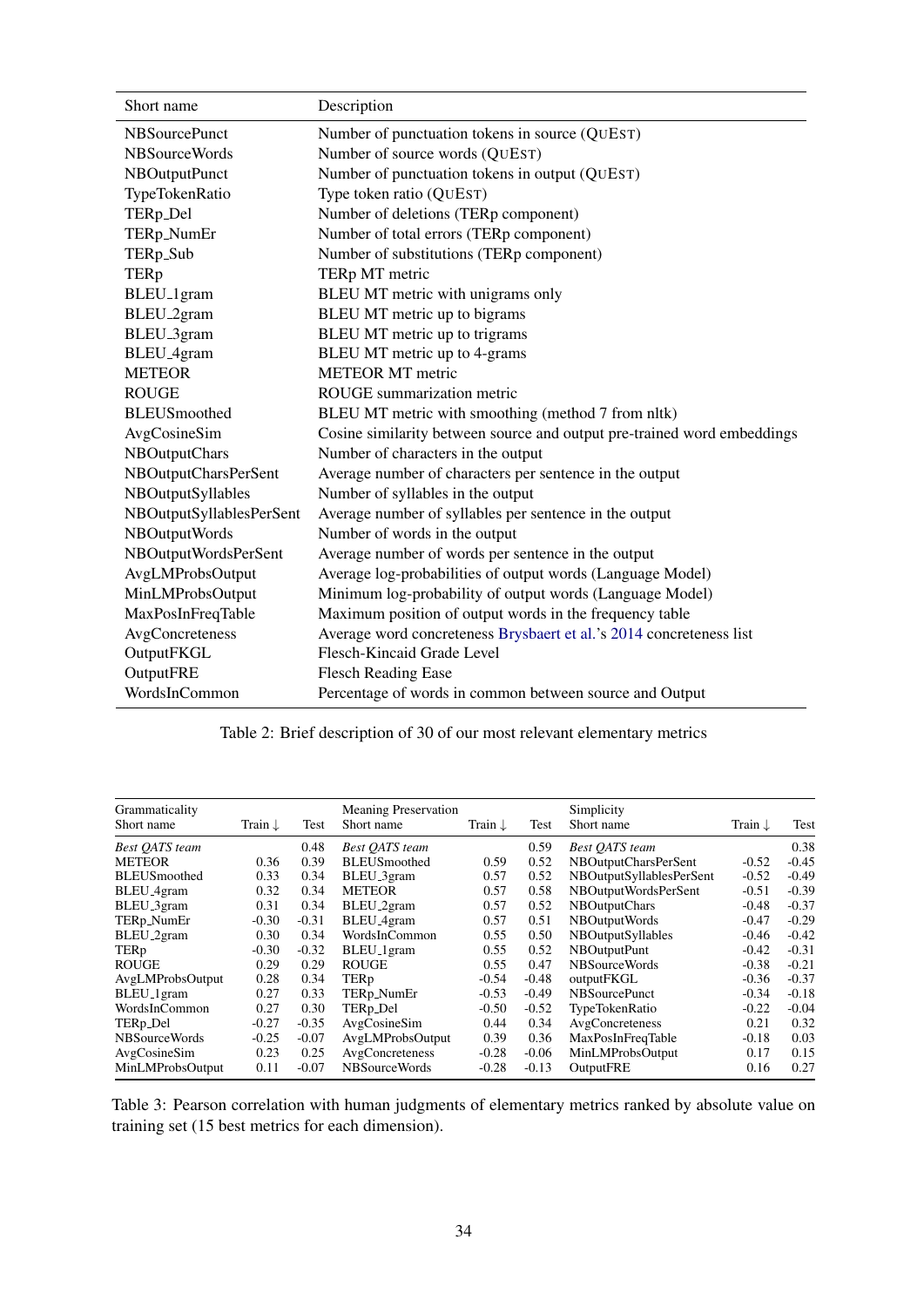question. For instance, METEOR, which performs best on grammaticality, has a 95% confidence interval of  $0.36 \pm 0.08$  on the training set. These results are therefore preliminary and should be validated on other datasets.

### 4.2 Combination of all features with trained models

We also combine all elementary metrics and train an evaluation models for each of the three dimensions. TABLE 4a presents our two best regressors in validation for each of the dimensions and TA-BLE 4b for classifiers.

Pearson correlation for regressors (raw scoring) Combining the features does not bring a clear advantage over the elementary metrics ME-TEOR and NBOutputSyllablesPerSent. Indeed our best models score respectively on grammaticality, meaning preservation and simplicity: 0.33 (Lasso), 0.58 (Ridge) and 0.49 (Ridge) versus 0.39 (METEOR), 0.58 (METEOR) and 0.49 (NBOutputSyllablesPerSent).

It is surprising to us that the aggregation of multiple elementary features would score worse than the features themselves. However, we observe a strong discrepancy between the scores obtained on the train and test set, as illustrated by TABLE 3. We also observed very large confidence intervals in terms of Pearson correlation. For instance our lasso model scores  $0.33 + 0.17$  on the test set for grammaticality. This should observe caution when interpreting Pearson scores on QATS.

F1-score for classifiers (assigning labels) On the classification task, our models seem to score best for meaning preservation, simplicity and overall, and third for grammaticality. This seems to confirm the importance of considering a large ensemble of elementary features including lengthbased metrics to evaluate simplicity.

## 5 Conclusion

Finding accurate ways to evaluate text simplification (TS) without the need for reference data is a key challenge for TS, both for exploring new approaches and for optimizing current models, in particular those relying on unsupervised, often MT-inspired models.

We explore multiple reference-less quality evaluation methods for automatic TS systems, based on data from the 2016 QATS shared task. We rely on the three key dimensions of the quality of a TS system: grammaticality, meaning preservation and simplicity.

Our results show that grammaticality and meaning preservation are best assessed using  $n$ -grambased MT metrics evaluated between the output and the source sentence. In particular, METEOR and smoothed BLEU achieve the highest correlation with human judgments. These approaches even outperform metrics that make an extensive use of external data, such as language models. This shows that a lot of useful information can be obtained from the source sentence itself.

Regarding simplicity, we observe that counting the number of characters, syllables and words provides the best results. In other words, given the currently available metrics, the length of a sentence seems to remain the best available proxy for its simplicity.

However, given the small size of the QATS dataset and the high variance observed in our experiments, these results must be taken with a pinch of salt and will need to be confirmed on a larger dataset. Creating a larger annotated dataset as well as averaging multiple human annotations for each pair of sentences would help reducing the variance of the experiments and confirming our findings.

In future work, we shall explore richer and more complex features extracted using syntactic and semantic analyzers, such as those used by the SAMSA metric, and paraphrase detection models.

Finally, it remains to be understood how we can optimize the trade-off between grammaticality, meaning preservation and simplicity, in order to build the best possible comprehensive TS metric in terms of correlation with human judgments. Unsurprisingly, optimizing one of these dimensions often leads to lower results on other dimensions (Schwarzer and Kauchak, 2018). For instance, the best way to guarantee grammaticality and meaning preservation is to leave the source sentence unchanged, thus resulting in no simplification at all. Improving TS systems will require better global TS evaluation metrics. This is especially true when considering that TS is in fact a multiply defined task, as there are many different ways of simplifying a text, depending on the different categories of people and applications at whom TS is aimed.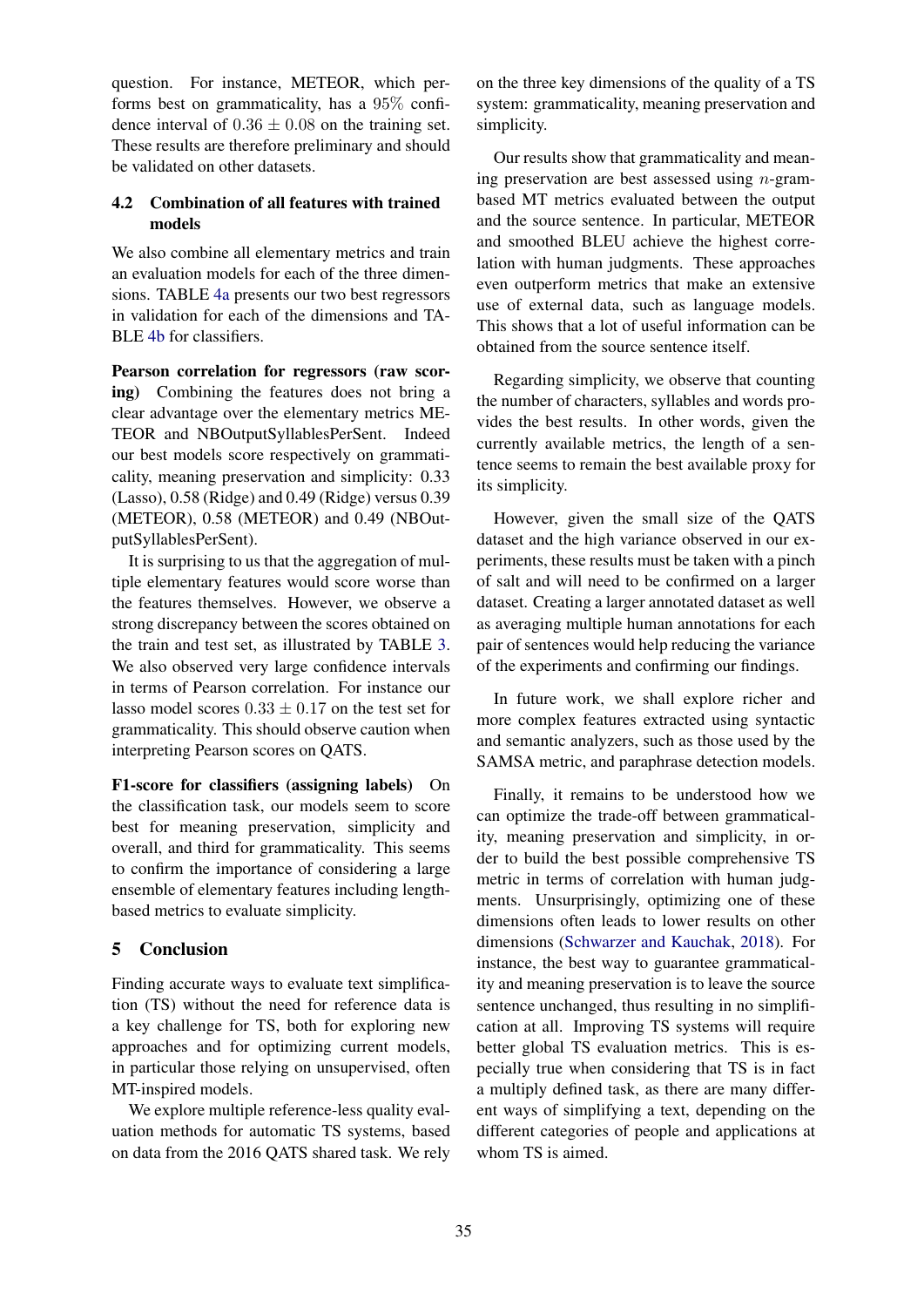| Grammaticality                  | <b>Meaning Preservation</b> | Simplicity            | Overall                |
|---------------------------------|-----------------------------|-----------------------|------------------------|
| 0.482 OSVCML1                   | 0.588 IIT-Meteor            | $0.487$ Ridge         | $0.423$ Ridge          |
| 0.384 METEOR                    | 0.585 OSVCML                | 0.456 LinearSVR       | 0.423 LinearRegression |
| 0.344 BLEU                      | $0.575$ Ridge               | 0.382 OSVCML1         | 0.343 OSVCML2          |
| 0.340 OSVCML                    | 0.573 OSVCML2               | 0.376 OSVCML2         | 0.334 OSVCML           |
| $0.327$ Lasso                   | $0.555$ Lasso               | 0.339 OSVCML          | 0.232 SimpleNets-RNN2  |
| 0.323 TER                       | 0.533 BLEU                  | 0.320 SimpleNets-MLP  | 0.230 OSVCML1          |
| 0.308 SimpleNets-MLP            | 0.527 METEOR                | 0.307 SimpleNets-RNN3 | 0.205 UoLGP-emb        |
| 0.308 WER                       | 0.513 TER                   | 0.240 SimpleNets-RNN2 | 0.198 SimpleNets-MLP   |
| 0.256 UoLGP-emb                 | 0.495 WER                   | 0.123 UoLGP-combo     | 0.196 METEOR           |
| 0.256 UoLGP-combo               | 0.482 OSVCML1               | 0.120 UoLGP-emb       | 0.189 UoLGP-combo      |
| 0.208 UoLGP-quest               | 0.465 SimpleNets-MLP        | 0.086 UoLGP-quest     | $0.144$ UoLGP-quest    |
| 0.118 GradientBoostingRegressor | 0.285 UoLGP-quest           | $0.052$ IIT-S         | 0.130 TER              |
| 0.064 SimpleNets-RNN3           | 0.262 SimpleNets-RNN2       | $-0.169$ METEOR       | 0.112 SimpleNets-RNN3  |
| 0.056 SimpleNets-RNN2           | 0.262 SimpleNets-RNN3       | $-0.242$ TER          | 0.111 WER              |
|                                 | 0.250 UoLGP-combo           | $-0.260$ WER          | 0.107 BLEU             |
|                                 | $0.188$ UoLGP-emb           | $-0.267$ BLEU         |                        |

(a) Pearson correlation for regressors (raw scoring)

| Grammaticality           | <b>Meaning Preservation</b> | Simplicity               | Overall                  |
|--------------------------|-----------------------------|--------------------------|--------------------------|
| 71.84 SMH-RandForest     | 70.14 SVC                   | 61.60 SVC                | 49.61 LogisticRegression |
| 71.64 SMH-IBk            | 68.07 SMH-Logistic          | 56.95 AdaBoostClassifier | 48.57 SMH-RandForest-b   |
| 70.43 LogisticRegression | 65.60 MS-RandForest         | 56.42 SMH-RandForest-b   | 48.20 UoW                |
| 69.96 SMH-RandForest-b   | 64.40 SMH-RandForest        | 53.02 SMH-RandForest     | 47.54 SMH-Logistic       |
| 69.09 BLEU               | 63.74 TER                   | 51.12 SMH-IBk            | 46.06 SimpleNets-RNN2    |
| 68.82 SimpleNets-MLP     | 63.54 SimpleNets-MLP        | 49.96 SimpleNets-RNN3    | 45.71 AdaBoostClassifier |
| 68.36 TER                | 62.82 BLEU                  | 49.81 SimpleNets-MLP     | 44.50 SMH-RandForest     |
| 67.60 GradientBoosting   | 62.72 MT-baseline           | 48.31 MT-baseline        | 40.94 METEOR             |
| 67.53 MS-RandForest      | 62.69 IIT-Meteor            | 47.84 MS-IBk-b           | 40.75 SimpleNets-RNN3    |
| 67.50 IIT-LM             | 61.71 MS-IBk-b              | 47.82 MS-RandForest      | 39.85 MS-RandForest      |
| 66.79 WER                | 61.50 MS-IBk                | 47.47 SimpleNets-RNN2    | 39.80 DeepIndiBow        |
| 66.75 MS-RandForest-b    | 60.38 GradientBoosting      | 43.46 IIT-S              | 39.30 IIT-Metrics        |
| 65.89 DeepIndiBow        | 60.12 METEOR                | 42.57 DeepIndiBow        | 38.27 MS-IBk             |
| 65.89 DeepBow            | 59.69 SMH-RandForest-b      | 40.92 UoW                | 38.16 MS-IBk-b           |
| 65.89 MT-baseline        | 59.06 WER                   | 39.68 Majority-class     | 38.03 DeepBow            |
| 65.89 Majority-class     | 58.83 UoW                   | 38.10 MS-IBk             | 37.49 MT-baseline        |
| 65.72 METEOR             | 51.29 SimpleNets-RNN2       | 35.58 DeepBow            | 34.08 TER                |
| 65.50 SimpleNets-RNN2    | 51.00 CLaC-RF               | 34.88 CLaC-RF-0.5        | 34.06 CLaC-0.5           |
| 65.11 SimpleNets-RNN3    | 46.64 SimpleNets-RNN3       | 34.66 CLaC-RF-0.6        | 33.69 SimpleNets-MLP     |
| 64.39 CLaC-RF-Perp       | 46.30 DeepBow               | 34.48 WER                | 33.04 IIT-Default        |
| 62.00 MS-IBk             | 42.53 DeepIndiBow           | 34.30 CLaC-RF-0.7        | 32.92 BLEU               |
| 46.32 UoW                | 42.51 Majority-class        | 33.52 TER                | 32.88 CLaC-0.7           |
|                          |                             | 33.34 METEOR             | 32.20 CLaC-0.6           |
|                          |                             | 33.00 BLEU               | 31.28 WER                |
|                          |                             |                          | 26.53 Majority-class     |

(b) Weighted F1 Score for classifiers (assign the label Good, OK or Bad)

Table 4: QATS leaderboard. Results in bold are our additions to the original leaderboard. We only select the two models that rank highest during cross-validation.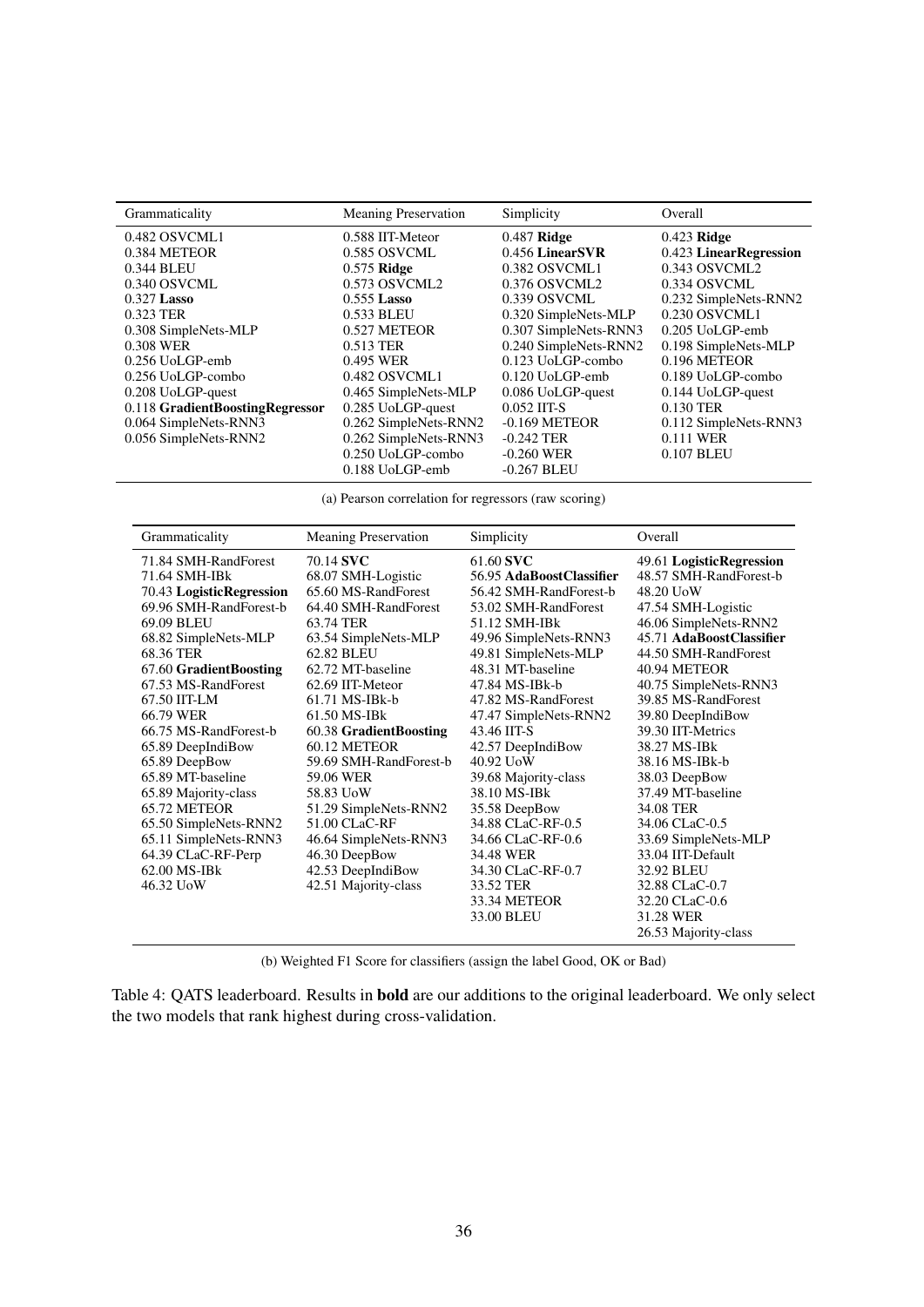### Acknowledgments

We would like to thank our anonymous reviewers for their insightful comments.

#### References

- Satanjeev Banerjee and Alon Lavie. 2005. Meteor: An automatic metric for mt evaluation with improved correlation with human judgments. In *Proceedings of the acl workshop on intrinsic and extrinsic evaluation measures for machine translation and/or summarization*, pages 65–72.
- Hanna Béchara, Hernani Costa, Shiva Taslimipoor, Rohit Gupta, Constantin Orasan, Gloria Corpas Pastor, and Ruslan Mitkov. 2015. Miniexperts: An svm approach for measuring semantic textual similarity. In *Proceedings of the 9th international workshop on semantic evaluation (SemEval 2015)*, pages 96–101.
- Steven Bird and Edward Loper. 2004. Nltk: the natural language toolkit. In *Proceedings of the ACL 2004 on Interactive poster and demonstration sessions*, page 31. Association for Computational Linguistics.
- Laetitia Brouwers, Delphine Bernhard, Anne-Laure Ligozat, and Thomas François. 2014. Syntactic sentence simplification for french. In *Proceedings of the 3rd Workshop on Predicting and Improving Text Readability for Target Reader Populations (PITR)*, pages 47–56.
- Dominique Brunato, Felice Dell'Orletta, Giulia Venturi, and Simonetta Montemagni. 2015. Design and annotation of the first italian corpus for text simplification. In *Proceedings of The 9th Linguistic Annotation Workshop*, pages 31–41.
- Marc Brysbaert, Amy Beth Warriner, and Victor Kuperman. 2014. Concreteness ratings for 40 thousand generally known english word lemmas. *Behavior research methods*, 46(3):904–911.
- John Carroll, Guido Minnen, Yvonne Canning, Siobhan Devlin, and John Tait. 1998. Practical simplification of english newspaper text to assist aphasic readers. In *Proceedings of the AAAI-98 Workshop on Integrating Artificial Intelligence and Assistive Technology*, pages 7–10.
- Raman Chandrasekar, Christine Doran, and Bangalore Srinivas. 1996. Motivations and methods for text simplification. In *Proceedings of the 16th conference on Computational linguistics-Volume 2*, pages 1041–1044. Association for Computational Linguistics.
- Jonas Gehring, Michael Auli, David Grangier, Denis Yarats, and Yann N. Dauphin. 2017. Convolutional sequence to sequence learning. *arXiv preprint arXiv:1705.03122*.
- Isao Goto, Hideki Tanaka, and Tadashi Kumano. 2015. Japanese news simplification: Task design, data set construction, and analysis of simplified text. *Proceedings of MT Summit XV*, 1:17–31.
- J. Peter Kincaid, Robert P Fishburne Jr., Richard L. Rogers, and Brad S. Chissom. 1975. Derivation of new readability formulas (automated readability index, fog count and flesch reading ease formula) for navy enlisted personnel.
- Ryan Kiros, Yukun Zhu, Ruslan R Salakhutdinov, Richard Zemel, Raquel Urtasun, Antonio Torralba, and Sanja Fidler. 2015. Skip-thought vectors. In *Advances in neural information processing systems*, pages 3294–3302.
- Chin-Yew Lin. 2004. Rouge: A package for automatic evaluation of summaries. *Text Summarization Branches Out*.
- Tomas Mikolov, Edouard Grave, Piotr Bojanowski, Christian Puhrsch, and Armand Joulin. 2018. Advances in pre-training distributed word representations. In *Proceedings of the International Conference on Language Resources and Evaluation (LREC 2018)*.
- Shashi Narayan and Claire Gardent. 2014. Hybrid simplification using deep semantics and machine translation. In *Proceedings of the 52nd Annual Meeting of the Association for Computational Linguistics (Volume 1: Long Papers)*, volume 1, pages 435–445.
- Shashi Narayan, Claire Gardent, Shay B Cohen, and Anastasia Shimorina. 2017. Split and rephrase. *arXiv preprint arXiv:1707.06971*.
- Kishore Papineni, Salim Roukos, Todd Ward, and Wei-Jing Zhu. 2002. Bleu: a method for automatic evaluation of machine translation. In *Proceedings of the 40th annual meeting on association for computational linguistics*, pages 311–318. Association for Computational Linguistics.
- Fabian Pedregosa, Gal Varoquaux, Alexandre Gramfort, Vincent Michel, Bertrand Thirion, Olivier Grisel, Mathieu Blondel, Peter Prettenhofer, Ron Weiss, Vincent Dubourg, Jake Vanderplas, Alexandre Passos, David Cournapeau, Matthieu Brucher, Matthieu Perrot, and douard Duchesnay. 2011. Scikit-learn: Machine Learning in Python. *Journal of Machine Learning Research*, 12:2825–2830.
- Luz Rello, Ricardo Baeza-Yates, Stefan Bott, and Horacio Saggion. 2013. Simplify or help?: text simplification strategies for people with dyslexia. In *Proceedings of the 10th International Cross-Disciplinary Conference on Web Accessibility*, page 15. ACM.
- Miguel Rios and Serge Sharoff. 2015. Large scale translation quality estimation. In *The Proceedings of the 1st Deep Machine Translation Workshop*.